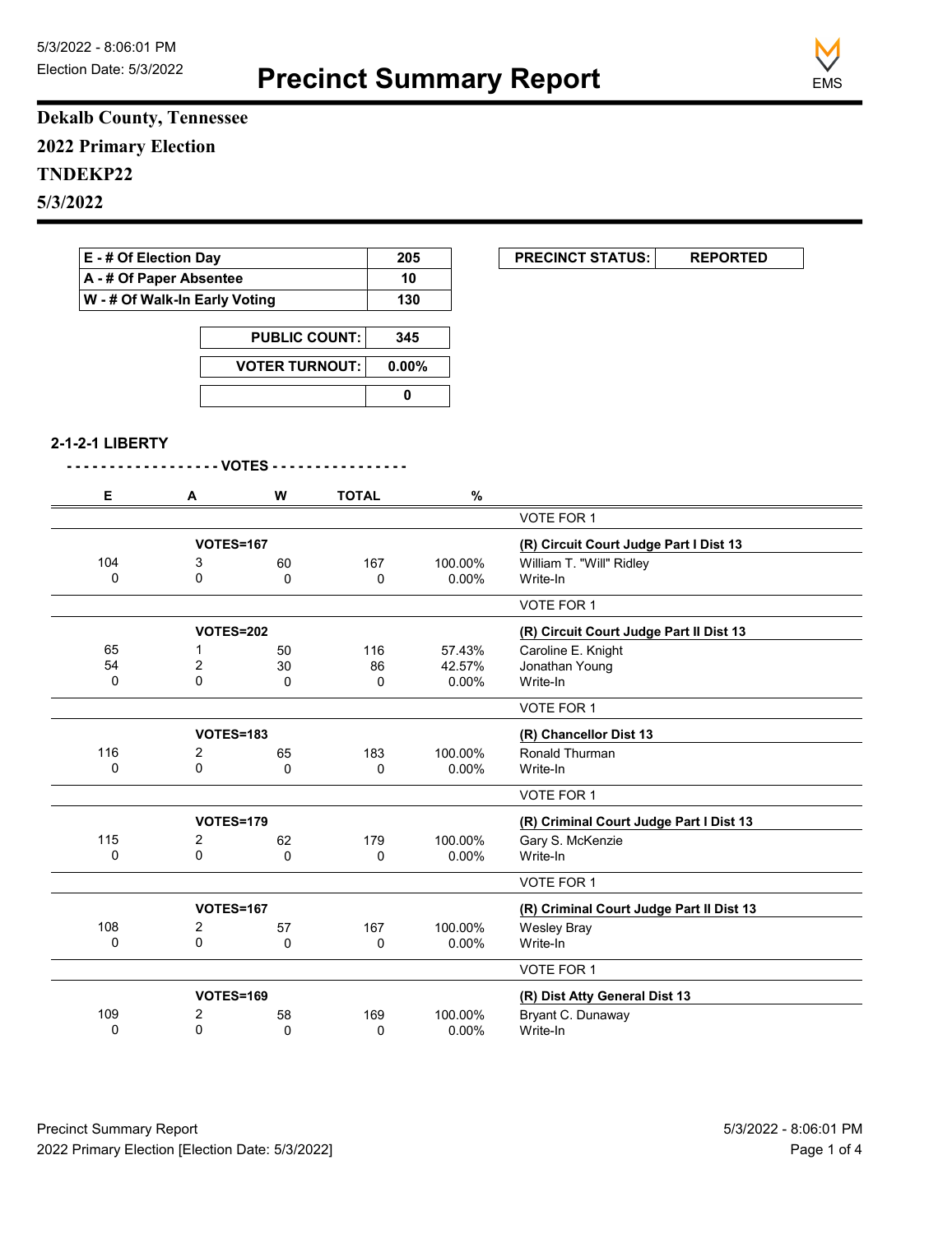| Е   | Α                | W              | <b>TOTAL</b> | $\%$                        |                                              |
|-----|------------------|----------------|--------------|-----------------------------|----------------------------------------------|
|     |                  |                |              |                             | VOTE FOR 1                                   |
|     | <b>VOTES=156</b> |                |              | (R) Public Defender Dist 13 |                                              |
| 102 | 1                | 53             | 156          | 100.00%                     | Craig P. Fickling, Jr.                       |
| 0   | 0                | 0              | 0            | 0.00%                       | Write-In                                     |
|     |                  |                |              |                             | VOTE FOR 1                                   |
|     | VOTES=238        |                |              |                             | (R) County Mayor                             |
| 53  | 2                | 44             | 99           | 41.60%                      |                                              |
| 36  | 3                | 25             | 64           | 26.89%                      | <b>Matt Adcock</b><br><b>Bradley Hendrix</b> |
| 49  | 2                | 24             | 75           | 31.51%                      | Anita T. Puckett                             |
| 0   | 0                | 0              | 0            | 0.00%                       | Write-In                                     |
|     |                  |                |              |                             | VOTE FOR 2                                   |
|     |                  |                |              |                             |                                              |
|     | <b>VOTES=288</b> |                |              |                             | (R) County Commissioner 2nd Dist             |
| 102 | 5                | 69             | 176          | 61.11%                      | Sabrina Farler                               |
| 63  | 3                | 46             | 112          | 38.89%                      | Jim Pearson                                  |
| 0   | 0                | 0              | 0            | 0.00%                       | Write-In                                     |
| 0   | 0                | 0              | 0            | 0.00%                       | Write-In                                     |
|     |                  |                |              |                             | VOTE FOR 1                                   |
|     | <b>VOTES=232</b> |                |              |                             | (R) County Trustee                           |
| 132 | 8                | 92             | 232          | 100.00%                     | Sean D. Driver                               |
| 0   | 0                | 0              | 0            | 0.00%                       | Write-In                                     |
|     |                  |                |              |                             | VOTE FOR 1                                   |
|     | <b>VOTES=258</b> |                |              |                             | (R) General Sessions Judge                   |
| 33  | 1                | 19             | 53           | 20.54%                      | Mingy Kay Ball                               |
| 118 | 7                | 80             | 205          | 79.46%                      | <b>Brandon Cox</b>                           |
| 0   | 0                | 0              | 0            | 0.00%                       | Write-In                                     |
|     |                  |                |              |                             | VOTE FOR 1                                   |
|     | <b>VOTES=262</b> |                |              |                             | (R) Sheriff                                  |
| 106 | 8                | 70             | 184          | 70.23%                      | Patrick R Ray                                |
| 47  | 0                | 31             | 78           | 29.77%                      | Keneth Lee Whitehead                         |
| 0   | 0                | 0              | 0            | 0.00%                       | Write-In                                     |
|     |                  |                |              |                             | VOTE FOR 1                                   |
|     | <b>VOTES=235</b> |                |              |                             | (R) Circuit Court Clerk                      |
| 135 | 7                | 93             | 235          | 100.00%                     | Susan Martin                                 |
| 0   | 0                | 0              | 0            | 0.00%                       | Write-In                                     |
|     |                  |                |              |                             | VOTE FOR 1                                   |
|     | <b>VOTES=232</b> |                |              |                             | (R) County Clerk                             |
| 133 | 8                | 91             | 232          | 100.00%                     | James L. "Jimmy" Poss                        |
| 0   | 0                | 0              | 0            | 0.00%                       | Write-In                                     |
|     |                  |                |              |                             | VOTE FOR 1                                   |
|     |                  |                |              |                             |                                              |
|     | <b>VOTES=228</b> |                |              |                             | (R) Register of Deeds                        |
| 139 | 8                | 81             | 228          | 100.00%                     | Daniel A. Seber                              |
| 0   | $\pmb{0}$        | 0              | 0            | 0.00%                       | Write-In                                     |
|     |                  |                |              |                             | VOTE FOR 1                                   |
|     | <b>VOTES=201</b> |                |              |                             | (R) Road Superintendent                      |
| 115 | 6                | ${\bf 75}$     | 196          | 97.51%                      | Danny L. Hale                                |
| 3   | 0                | $\overline{c}$ | $\mathbf 5$  | 2.49%                       | Write-In                                     |

Precinct Summary Report 5/3/2022 - 8:06:01 PM<br>2022 Primary Election [Election Date: 5/3/2022] 2022 Primary Election [Election Date: 5/3/2022]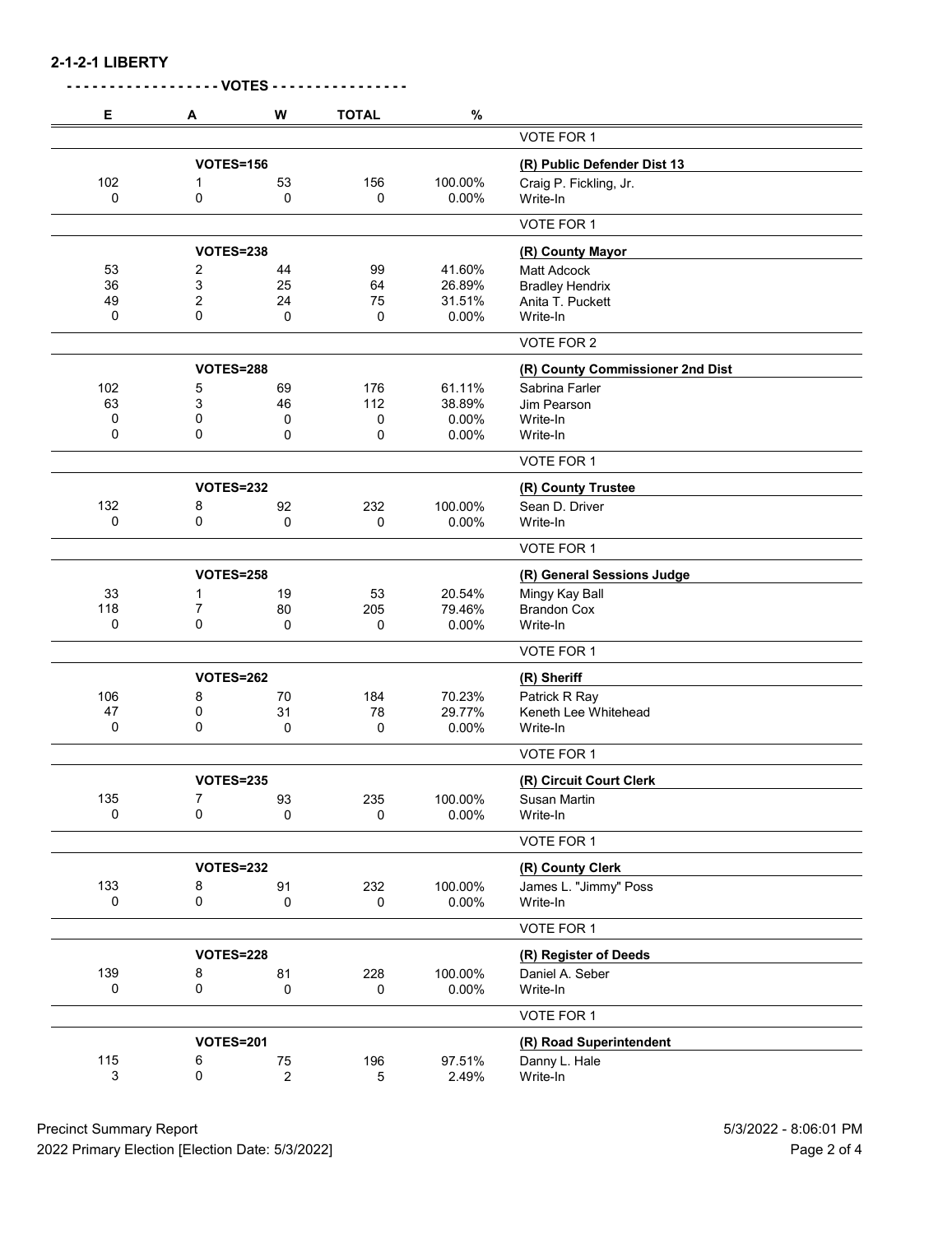**2-1-2-1 LIBERTY**

|     |                  | <b>VOTES -</b> |              |         |                                         |
|-----|------------------|----------------|--------------|---------|-----------------------------------------|
| Е   | A                | W              | <b>TOTAL</b> | $\%$    |                                         |
|     |                  |                |              |         | VOTE FOR 1                              |
|     | <b>VOTES=226</b> |                |              |         | (R) School Board 2nd District           |
| 134 | 8                | 84             | 226          | 100.00% | Alan Hayes                              |
| 0   | 0                | 0              | 0            | 0.00%   | Write-In                                |
|     |                  |                |              |         | VOTE FOR 1                              |
|     | VOTES=0          |                |              |         | (D) Circuit Court Judge Part I Dist 13  |
| 0   | 0                | 0              | 0            | 0.00%   | No Candidate Qualified                  |
| 0   | 0                | 0              | 0            | 0.00%   | Write-In                                |
|     |                  |                |              |         | VOTE FOR 1                              |
|     | VOTES=0          |                |              |         | (D) Circuit Court Judge Part II Dist 13 |
| 0   | 0                | 0              | 0            | 0.00%   | No Candidate Qualified                  |
| 0   | 0                | 0              | 0            | 0.00%   | Write-In                                |
|     |                  |                |              |         | VOTE FOR 1                              |
|     | VOTES=0          |                |              |         | (D) Chancellor Dist 13                  |
| 0   | 0                | 0              | 0            | 0.00%   | No Candidate Qualified                  |
| 0   | 0                | 0              | 0            | 0.00%   | Write-In                                |
|     |                  |                |              |         | VOTE FOR 1                              |
|     | VOTES=0          |                |              |         | (D) Criminal Court Judge Dist 13        |
| 0   | 0                | 0              | 0            | 0.00%   | No Candidate Qualified                  |
| 0   | 0                | 0              | 0            | 0.00%   | Write-In                                |
|     |                  |                |              |         | VOTE FOR 1                              |
|     | <b>VOTES=0</b>   |                |              |         | (D) Criminal Court Judge Dist 13        |
| 0   | 0                | 0              | 0            | 0.00%   | No Candidate Qualified                  |
| 0   | 0                | 0              | 0            | 0.00%   | Write-In                                |
|     |                  |                |              |         | VOTE FOR 1                              |
|     | VOTES=0          |                |              |         | (D) Dric Atty General Dist 13           |
| 0   | 0                | 0              | 0            | 0.00%   | No Candidate Qualified                  |
| 0   | 0                | 0              | 0            | 0.00%   | Write-In                                |
|     |                  |                |              |         | VOTE FOR 1                              |
|     | VOTES=0          |                |              |         | (D) Public Defender Dist 13             |
| 0   | 0                | 0              | 0            | 0.00%   | No Candidate Qualified                  |
| 0   | 0                | 0              | 0            | 0.00%   | Write-In                                |
|     |                  |                |              |         | VOTE FOR 1                              |
|     | VOTES=75         |                |              |         | (D) County Mayor                        |
| 27  | 2                | 16             | 45           | 60.00%  | Mike Foster                             |
| 19  | 0                | 11             | 30           | 40.00%  | <b>Tim Stribling</b>                    |
| 0   | 0                | 0              | 0            | 0.00%   | Write-In                                |
|     |                  |                |              |         | VOTE FOR 2                              |
|     | VOTES=52         |                |              |         | (D) County Commissioner 2nd Dist        |
| 33  | 1                | 18             | 52           | 100.00% | <b>Billy Myron Rhody</b>                |
| 0   | 0                | 0              | 0            | 0.00%   | Write-In                                |
| 0   | 0                | 0              | 0            | 0.00%   | Write-In                                |
|     |                  |                |              |         | VOTE FOR 1                              |
|     | VOTES=0          |                |              |         | (D) County Trustee                      |
| 0   | 0                | 0              | 0            | 0.00%   | No Candidate Qualified                  |
| 0   | 0                | 0              | 0            | 0.00%   | Write-In                                |
|     |                  |                |              |         |                                         |

Precinct Summary Report 613/2022 - 8:06:01 PM 2022 Primary Election [Election Date: 5/3/2022] 2022 Primary Election 3 of 4